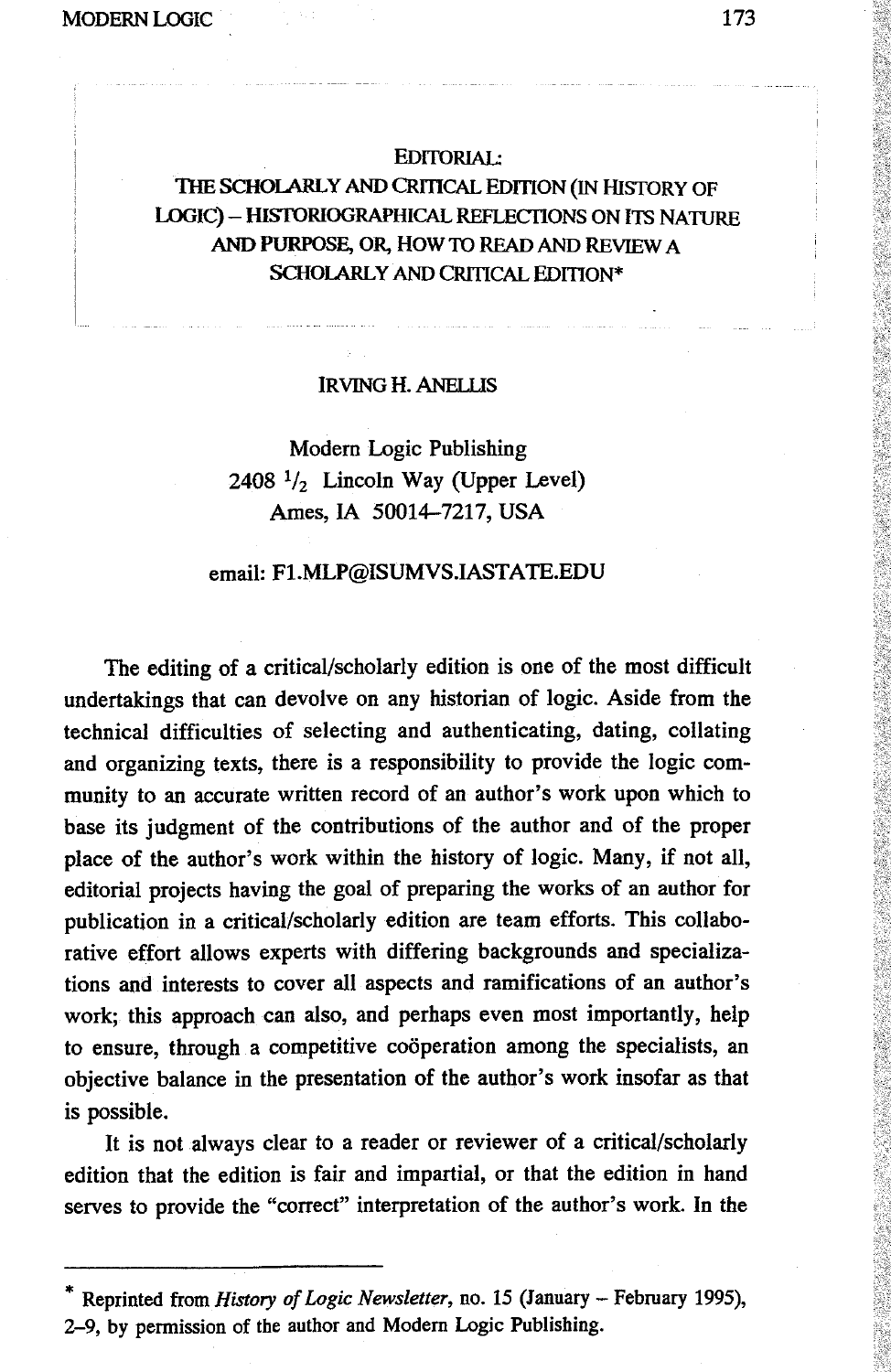**former case, the reviewer or reader may second guess the editors; and this is a legitimate aspect of historical analysis when the reviewer or critic has evidentiary support for the analysis and criticism. In the latter case, however, the reviewer or reader may not have a full appreciation for the nature or purpose of a critical/scholarly edition. Some readers tend in particular to confuse the explanatory and textual notes in a critical/scholarly edition with imposed interpretations by the editors of the edition; and some readers tend in particular to confuse the editorial decisions to include or exclude materials in a volume with editorial interpretation.**

**Doing their task well and honestly, the editors of a critical/scholarly edition may certainly (and probably unavoidably) have an interpretive axe to grind as they prepare the text, but will conscientiously work to prevent that from affecting their editorial judgment and their editorial work. On the other hand, the reviewer of a critical/scholarly edition is under no obligation to set aside the interpretive axe in judging the critical/scholarly edition or the work of its editors, although to wield the axe in this case can be unfair to the edition and to the editors when it is used in a critique of the critical/scholarly edition to attack the editors for failing to do their job well and fairly. It is not at all obvious that the community of historians of logic have uniformly considered either the nature or purpose of the critical/ scholarly edition or the nature and difficulties of the task undertaken by editors of the critical/scholarly edition. Perhaps this is because history of logic has not yet been fully divorced from philosophy of logic. (And perhaps it is not yet certain that such a divorce can or should be consummated.) In any case, it is useful and important for historians of logic to be brought into an awareness and understanding of the nature or purpose of the critical/scholarly edition and of the nature and difficulties of the task undertaken by editors of the critical/scholarly edition, especially as greater numbers of historians of logic become engaged in such undertakings and as such editions become increasingly important and increasingly available for use by researchers.**

**The definitive exemplar of the scholarly/critical edition for logicians and historians of logic has undisputedly been Jean van Heijenoort's** *From Frege to Godei: A Source Book of Mathematical Logic, 1879 - 1931.* **Although it is a collection of some of the most representative, important and influential papers in the history of the development of mathematical logic in its 'formative' period, and therefore collects the**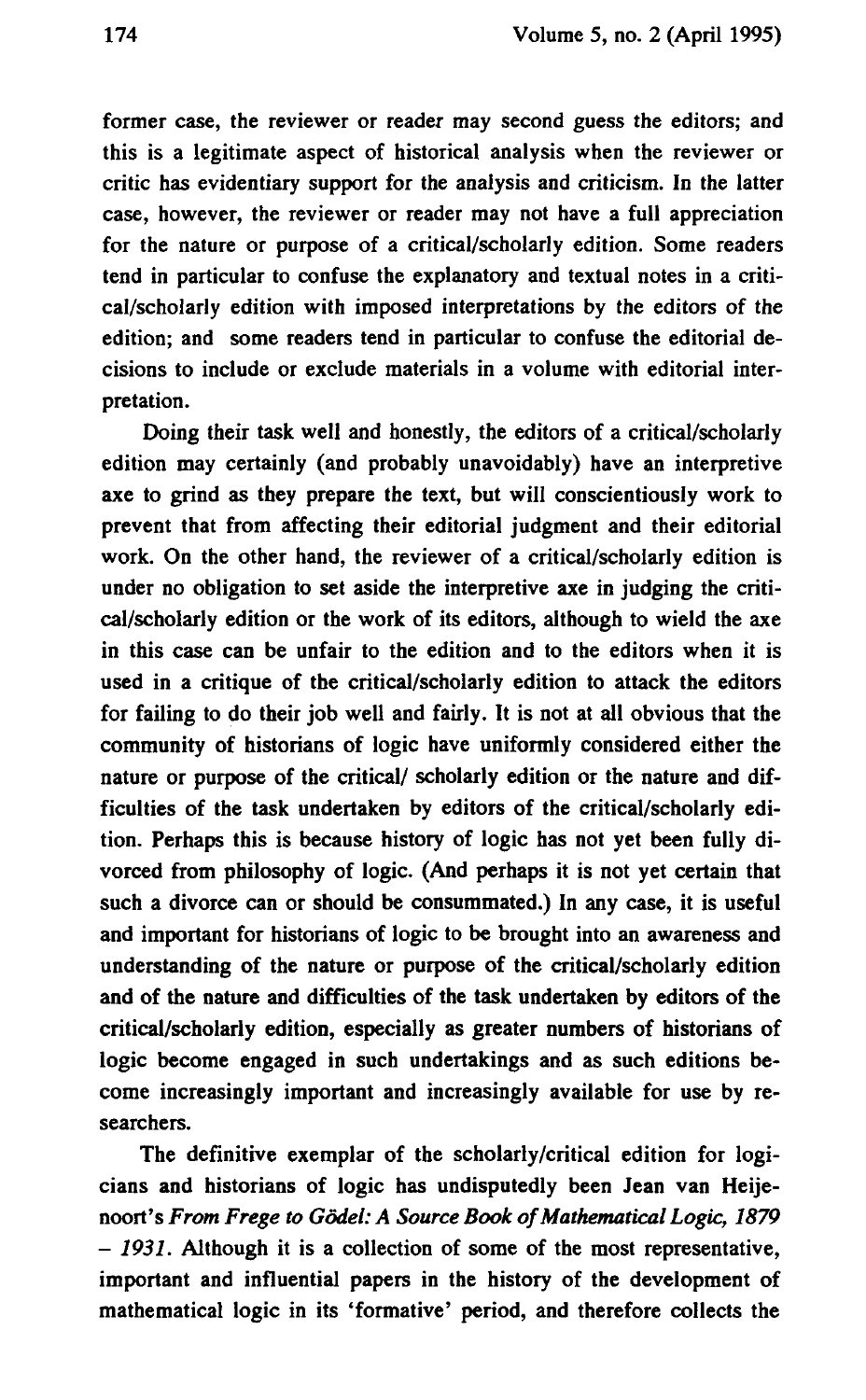work of numerous logicians, it has also served as a model for the preparation of single-author critical/scholarly editions, as it has, for example, for the work of the Godei Edition Project (see pp. 98-100, Anellis, *Van Heijenoort: Logic and Its History in the Work and Writings of Jean van Heijenoort* (Ames, Modern Logic Publishing, 1994) and Anita and Solomon Feferman, p. 235 of their "Jean van Heijenoort (1912 - 1986)," in *Modern Logic* 2 (1992), 231-238). What marked van Heijenoort's anthology as the *ne plus ultra* of critical/scholarly editions are the great care, the high standards, and meticulous attention to details with which van Heijenoort invested his work. The selections included in the anthology are accorded introductions which provide expositions of their contents along with information on the background and influences of the selections. The chief contribution of the volume, as Anita and Solomon Feferman have noted *(ibid,* p. 235) is that it made important primary materials readily accessible to researchers.

To understand the place of the the critical/scholarly edition in historical scholarship, it is useful and important to understand the nature and purpose of the critical/ scholarly edition.

The purpose of critical/scholarly editions is to "set *standards* for future scholarship by providing authoritative texts *reconstructed* to represent not only the authors' last word (or final intentions) but also how they got there" (from p. 17 of Nathan Houser, "Appeasing the Shade of George Santayana," Documentary Editing 11, no. 1 (March 1989), 15- 20). There is a "difference between the reproduction of manuscripts...and the publication of a clear-text edition, usable for study and quotation, in which, so far as evidence permits, the author's intention is achieved" (Don L. Cook, pp. 304-305 in Don L. Cook & Christian J.W. Kloesel, "Two Responses to Moore and Burks on Editing Peirce," *Transactions of the Charles S. Peirce Society* 28 (1992), 303-309. The latter is distinguished (see, for example, "Textual Commentary," pp. 582-612 in George Santayana, *Persons and Places: Fragments of Autobiography, Critical Edition* or "Textual Principles and Methods," pp. 555—557 and "Guide to the Textual Notes," pp. 558-559 in Bertrand Russell, *Philosophical Papers 1896-99,* vol. 2 of *The Collected Papers of Bertrand Russell)* by the chronological and textual comparison of all extant variants of the texts in question in order to produce a standard version which in the judgment of scholars represents the most authoritative and accurate version technically achievable by the scientific standards of the latest scholarship.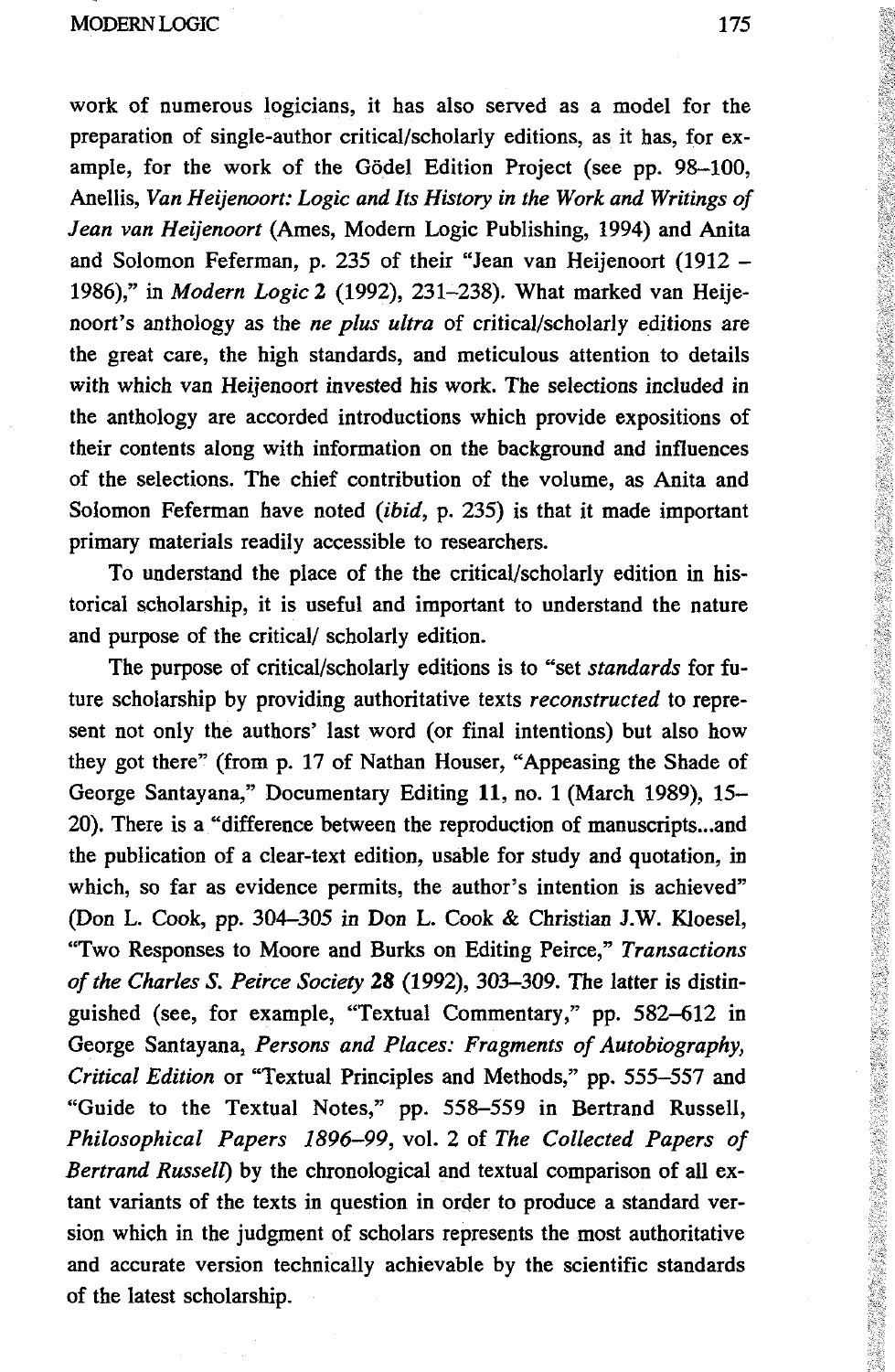## 176 Volume 5, no. 2 (April 1995)

The problem of producing a clear-text is significant and difficult when a considerable amount of the primary material to be prepared is comprised of archival documents represented to a large extent by an abundance of manuscripts. The magnitude of the difficulty of the task is increased exponentially when the manuscripts were left undated by the author and when variant versions of manuscripts on the same topic were produced over an unknown period of time, however long or short, and when manuscripts are incomplete or have become separated, is clear. The guidelines of the Committee on Scholarly Editions of the Modern Language Association of America may come into play when editors must rely upon unpublished materials or variant versions of the same or similar documents in preparing the clear-text. The guidelines require the construction of a textual apparatus in which each alteration and varia tion must be identified and listed. A brief description of the effort in volved in the labor-intensive task of preparmg the textual apparatus is given at p. 104 of Edward С Moore and Arthur W. Burks, "Three Notes on the Editing of the Works of Charles S. Peirce," *Transactions of the Charles S. Peirce Society* 28 (1992), 83-106:

Listings must be provided in each volume showing all changes made by the editors — every case in which they depart from the original manuscripts. These lists include all emendations, such as additions or exclusions of hyphens, and a list of all rejected alternative wordings where the manuscript shows — as Peirce often did — several words without resolving their priority.

In the case of Peirce, when so much of the material in unpublished, therefore, Peirce's editors "have to do the editorial work for Peirce" that more published writers "did for themselves when they published their books,"

that of choosing among alternative manuscripts of the same article, organizing documents handwritten and then written over, rejecting unsuitable items, and identifying references to to other works. The necessity of working from such a tangle of handwritten materials made the problem of making the required lists immensely complex and time consuming, *(ibid,* p. 104)

A sense of the difficulties inherent and implicit when undertaking such a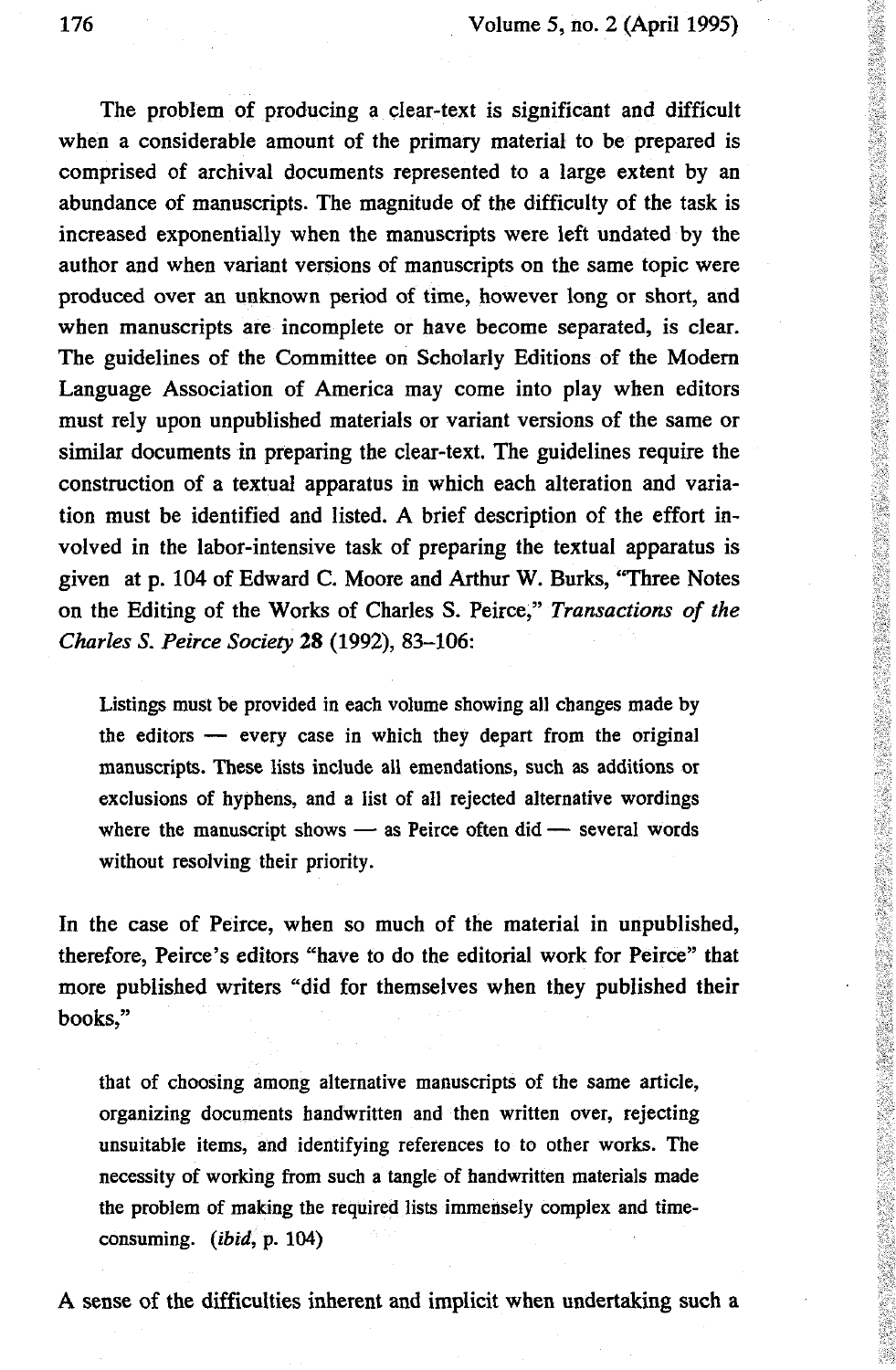MODERN LOGIC **177** 

task emerges when one remembers, as the historian and international affairs specialist Edward Hallett Carr pointed out *(What Is History?* (New York, Random House, 1961), p. 16), that, trite and evident though it may seem, "no document can tell us more than what the author of the document thought." The editors of the scholarly/critical edition have peculiar dual duty in their task of preparing clear-text, namely, a special duty to be careful in letting their authors speak for themselves, even while balancing this against the need to make sense of an uncataloged mass of manuscripts, revisions, and rewrites in order to present the most accurate representation of the authors' words. And these two requirements must be sorted out in such a way as to apprise readers of such facts, without, insofar as possible, imposing an external interpretation on the text. Thus, the textual apparatus was devised. The necessity of undertaking the task described by Moore and Burks in the case of editing Peirce is not, however, specifically unique to the Peirce edition. It is a fundamental requirement that is inherent in the preparation of critical/scholarly editions, and especially when archival material plays at least as significant a role as published material in representing the work of an author. As Cook notes *(ibid,* p. 305),

if you undertake to prepare an edition...of the writings of an author who during his life never prepared most of them for publication, then you may have greater problems in deciding on the order of composition, the importance of individual items, the relative authority of one version over another, and the precise form the edited text should take, than if you had the author's published edition to guide you.

The technology available today (from chemical analysis of ink to analysis of watermarking on paper) that can be used in dating documents and determining their chronological order makes this task more accurate than it was even a few decades ago. But it also compounds the burden of preparing clear-text while it enhances the accuracy of the selections. (So it may be that one of the fundamental reasons that the Peirce Edition Project has developed a system of consulting editors is to provide, in each of the areas in which Peirce wrote, a team of independent experts on various aspects of Peirce's thought, each consulting editor coming to the task with expertise and knowledge of the history of his subject complementary and supplementary to that provided by the principal editors and to the other consulting editors. Thus, for example, a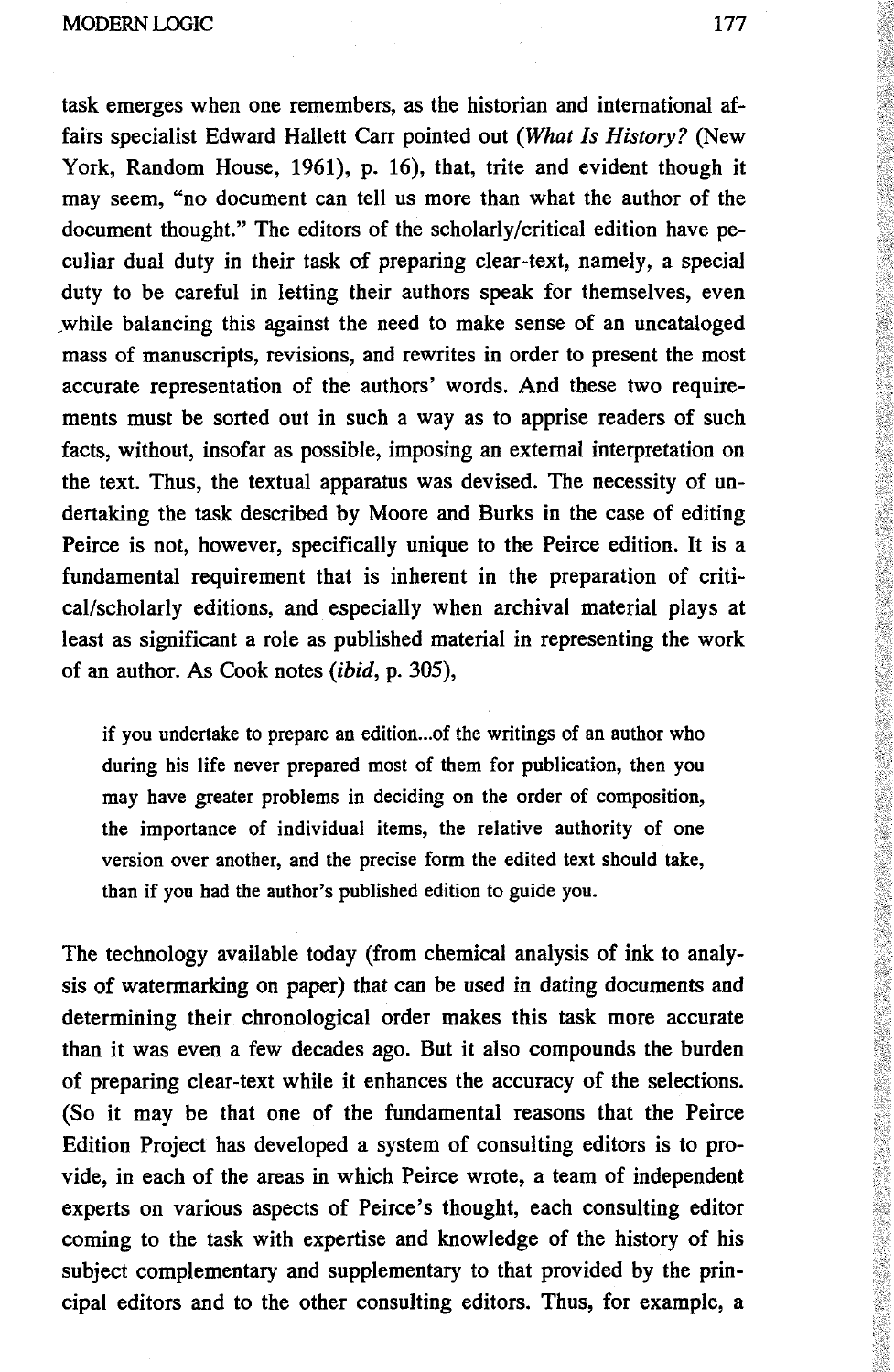single volume of the Peirce Edition Project may have relied upon as many as six historians of logic and historians of mathematics, each coming to the task with different backgrounds and different interests, but each with some interest and expertise in some aspect of history of logic or history of mathematics relevant for assisting with an analysis of "the order of composition, the importance of individual items, the relative authority of one version over another, and the precise form the edited text should take," of Peirce's work in logic and mathematics. To a greater or lesser extent, this system is also used by other editorial projects.)

The purpose of the textual apparatus in a critical/scholarly edition is to provide readers with a complete and accurate depiction of the manuscript material which was used in preparing the clear-text, and to provide the scholar with all the information that the editors had of the original source materials that were used to prepare the clear-text, giving a full account of every variant of a text and every alteration within a text by the writer. We are provided with information on every word crossed out by the author and word inserted interlinearly by the author, shown, so to speak every uncrossed 't' and every undotted 'i' in a manuscript, every flaw and every correction. Done thoroughly and well, the textual apparatus should therefore enable the reader to understand the choices made by the editors in the preparation of the clear-text without, however, betraying the editors' interpretation of the meaning or significance of the material.

Introductory headnotes by the editorial staff in critical editions are designed to orient the reader rather than to provide interpretations; in keeping with this goal, they ordinarily include (see, e.g., p. vi, vol. 1 or p. vi, vol. 2 of "Information for the Reader," in Kurt Godei, *Collected Works):* historical background information for the texts presented, including in some cases the physical characteristics, conditions, and history of the documents themselves, as well as the circumstances that led to their writing (for example: the problems in the literature of the day they set out to solve; when and how the author became aware of and interested in the problems; a sketch of the status of the subject at the time the author became involved, and especially at the time the document being introduced was written; etc.); an exposition of the text, in particular an explanation of difficult or unusual concepts or notations used by the author; a sketch of the influence which the work had on the author or on the development of the subject, or a discussion of the place which a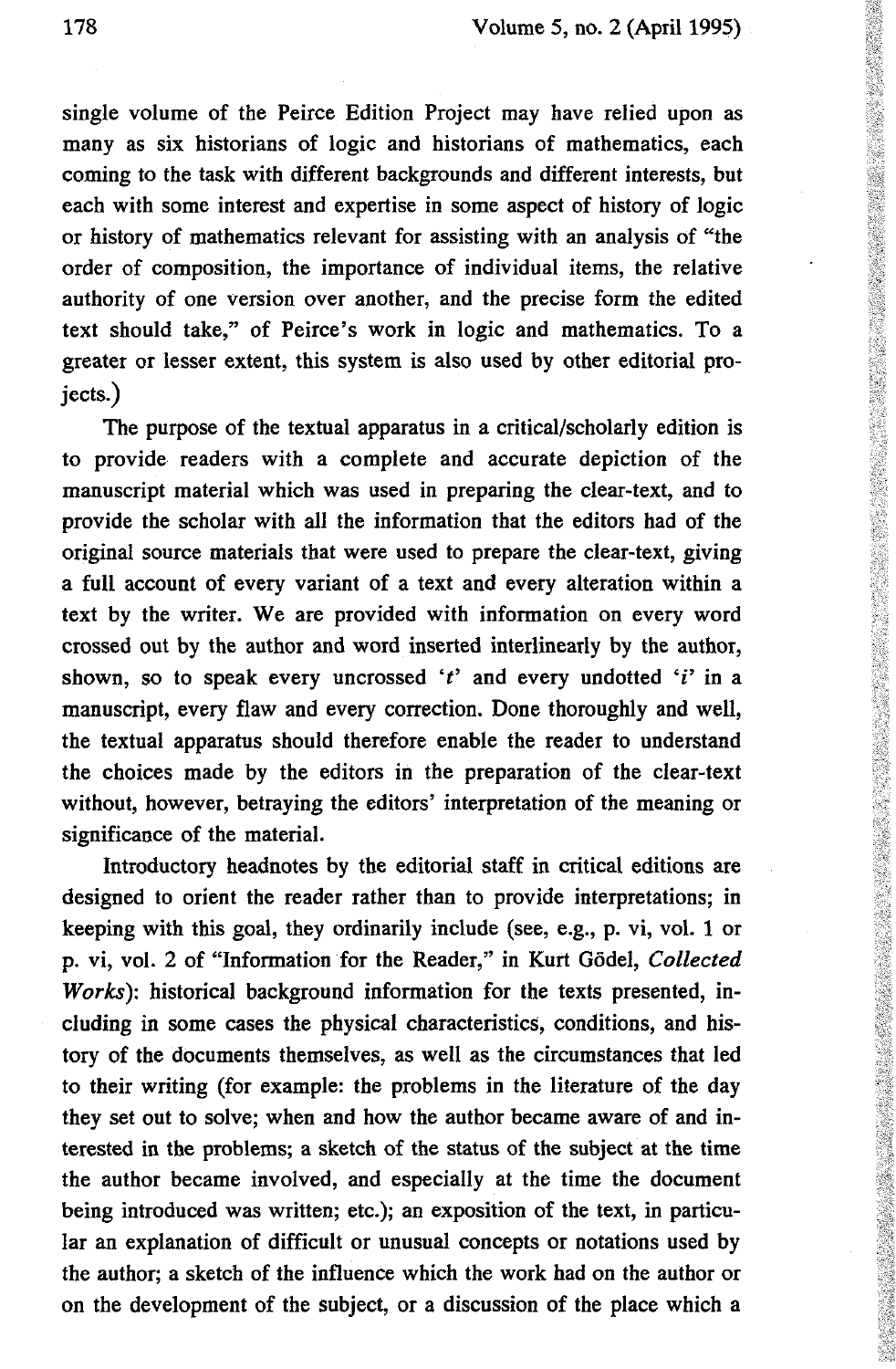particular work occupies in the development of the author's work may also be included. Along these same lines of reasoning, the bibliography of critical/scholarly editions is ordinarily restricted to the writings of the author whose edition is being prepared, works to which the author refers in the documents included in the edition, and works to which the editors refer in their introductory notes (see, e.g., p. vi, vol. 1 or p. vi, vol. 2 of "Information for the Reader," in Kurt Gödel, Collected Works).

Critical/scholarly editions are not intended by the editorial team to provide a historical or conceptual interpretation (collective or individual, by the editors) of the *opus* of the author whose work is being presented, but are intended to serve as a faithful reproduction, according to their best scholarly judgment, of the most accurate representation of that author's work. Reviews of such works should therefore focus primarily on the work of the author whose material is being presented, and in particular on the documents in the volume under review, outlining their importance and contributions to the subject and its history; secondarily on the degree of success with which an editorial project has met the intention of producing a critical/scholarly edition; and tertiarily on the place which the edition being reviewed occupies with respect to earlier editions of the author's work, on the place which the edition can be expected to occupy in the literature of the subject, and on the new edition's potential for improving scholarship on and understanding of the subject, the author, and the author's work.

In fine, and then by way of moralizing on the rôle of the critical/ scholarly edition as an historical tool, the goal of the editors of a critical/scholarly edition is — or certainly should be — to allow an author to speak for himself in his own words, as that author intended. It is not the duty or task of the editors to insert their own interpretations of the meaning or importance or historical role of the work at hand, but to present as accurate a representation as the extant documents permit of the author by the author. A legitimate ancillary to this primary goal is to provide the context for the writing of the documents being presented, giving, for example, the physical characteristics, conditions, and history of the documents themselves, as well as the circumstances that led to their writing. But interpreting the text is not an aspect of providing this historical context and physical description of the documents. Interpreting the text is the task for the historian as reader of the text. Determining whether the editors have been accurate in presenting the clear-text, however, is a legitimate function not only of the historian of reader, but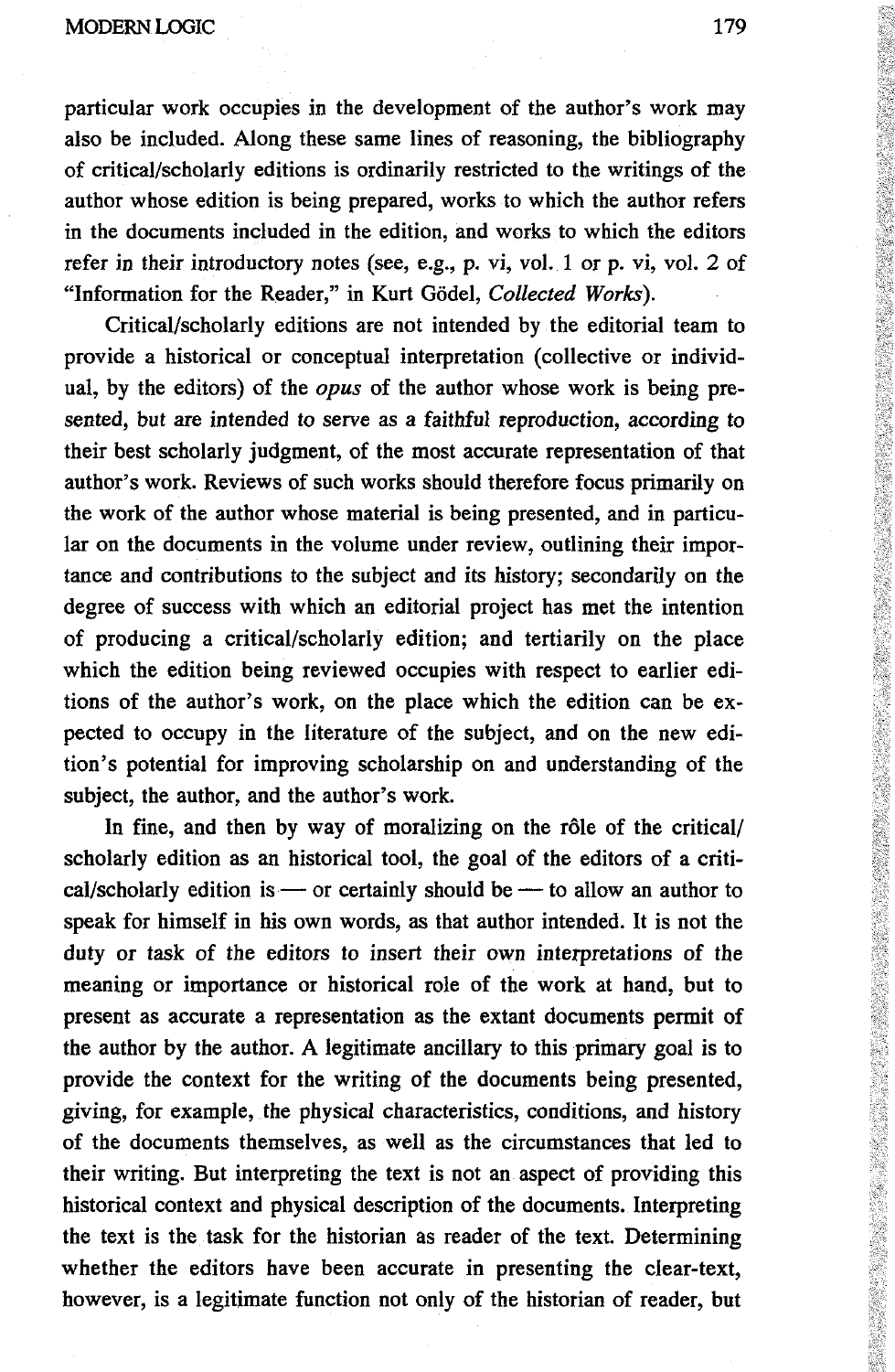also of the historian as reviewer. Nevertheless, if one understands and appreciates the purpose of a critical/scholarly edition, it is evident that the failure of the editors to provide an interpretation or a historical judgment of the work of the author is certainly not, and ought not to be, a legitimate critique of either the editors of the critical/scholarly edition or of the critical/scholarly edition itself.

How does this conception of the nature and purpose of the critical/scholarly edition impact the task of the historian of mathematics as a reviewer and as reader of the critical/scholarly edition? When the task of the editor of the critical/scholarly edition and the purpose of the critical/scholarly edition to make it possible for the author to speak for himself through his own writing, the reviewer would seem to be obliged to provide an insight into whether this purpose was fulfilled, and if so, how well, given the current state of knowledge of the work of the author in question as. It is also reasonable to ask and attempt to answer the question of whether the critical/scholarly edition being reviewed adds substantially to knowledge and understanding of the work of the author. One can raise such questions as: 'What is new and important here?' When it is neither the task of the editor of the critical/scholarly edition nor the purpose of the critical/scholarly edition to interpret what the author thought or to pontificate on what the author *should* have said, the reviewer is well within scholarly rights to ask whether the editors has presented a fair, objective, unbiased clear-text, insofar as that is possible, and to take the editors to task if they appear, in his judgment, not to have done so. The reviewer and reader should understand, and may wish to assert, that the critical/scholarly edition is not the place for the editors to express their views on the topics dealt with by the author; but it is the place for the editors to explain, where it is deemed necessary, what the author said, when it is not sufficiently clear from the author's own texts. At the same time, it is altogether appropriate for the reviewer and reader to provide their own interpretations of the meaning and importance of the work of the author that the critical/scholarly edition presents, to show why they think that editors have violated 'neutrality', whether through their principles of selection for inclusion and exclusion of materials or through explanatory notes that provide interpretations along with explanations and presentations of historical contexts.

Keeping in mind that when alterations are made to an author's text, or that when a clear-text is the result of a collation of various manuscripts or of several versions or drafts of manuscripts, the editors of the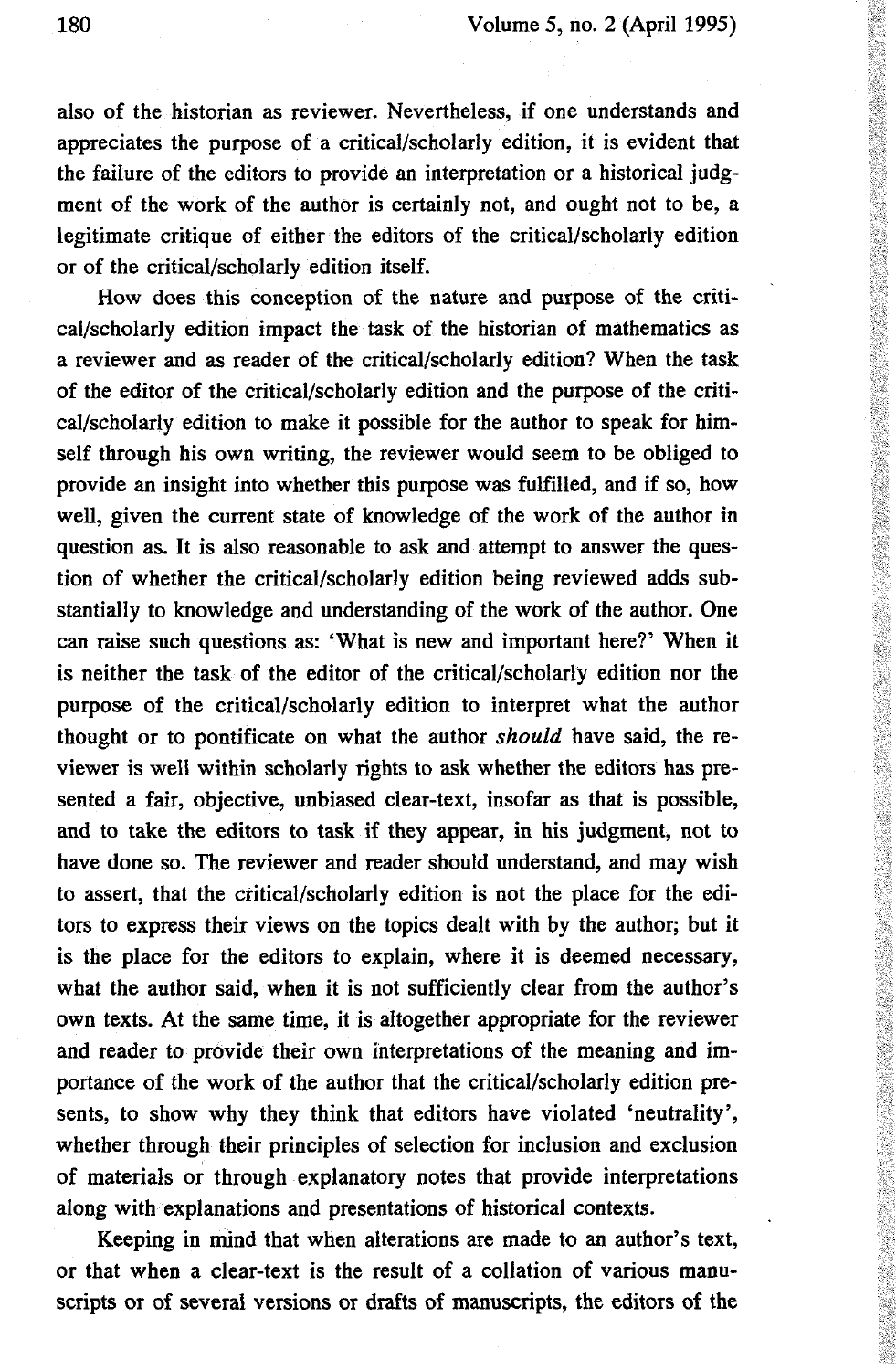MODERN LOGIC 181

critical/scholarly edition ought to, and frequently do, note these facts, line by line and letter by letter in the textual apparatus, so that readers will have a complete and unbiased perspective on the creation of the clear-text by the editors and a recognition of the status of the documents used to create the clear-text, the reviewer and reader can ask whether the the choices made by the editors was the correct one, and, if he or she has grounds for doing so, may challenge choices made by the editors if they seem misleading or if they appear to misconstrue the author's meaning. Given that a legitimate function of the critical/scholarly edition is to provide readers with information on the physical condition of the documents used to prepare the clear-text, including information such as the circumstances of the writing of the documents and the time of their composition, it is equally legitimate for the reviewer or reader to inquire about the accuracy, completeness, relevance, and objectivity of the information being provided by the editor. If, as we believe, it is legitimate for editors of critical/scholarly editions to identify obscure references used by the author, especially when the author fails to provide that information, or when the sources used by the author are not otherwise readily identifiable, it is doubtlessly equally appropriate for the reviewer and reader to hold the editors responsible for the accuracy and completeness of the references supplied. And since, as a corollary it is also appropriate for the critical/scholarly edition to provide information on the historical context of the papers being published and of all of the documents used in preparation of the clear-text, and appropriate for the critical/scholarly edition to describe the historical connections which the texts being published in that critical/scholarly edition have with previous work, both previous work by the author whose edition it is and the materials of other authors whose work played a role in the preparation of the texts being published in the critical/scholarly edition, it is just as appropriate for the reviewer and reader of the critical/scholarly edition to inquire about the accuracy, completeness, relevance, and objectivity of the historical information being provided by the editor in recounting the historical background, circumstances of composition, and place within the history logic of the author's writings being published.

Once more, and in summary, since the goal of the critical/scholarly edition is to enable an author's writings to speak for themselves in the way that their author intended, the critical/scholarly edition can be seen as a collection of primary sources, that is, as a single-author sourcebook tracing that author's development of his subject and representing in as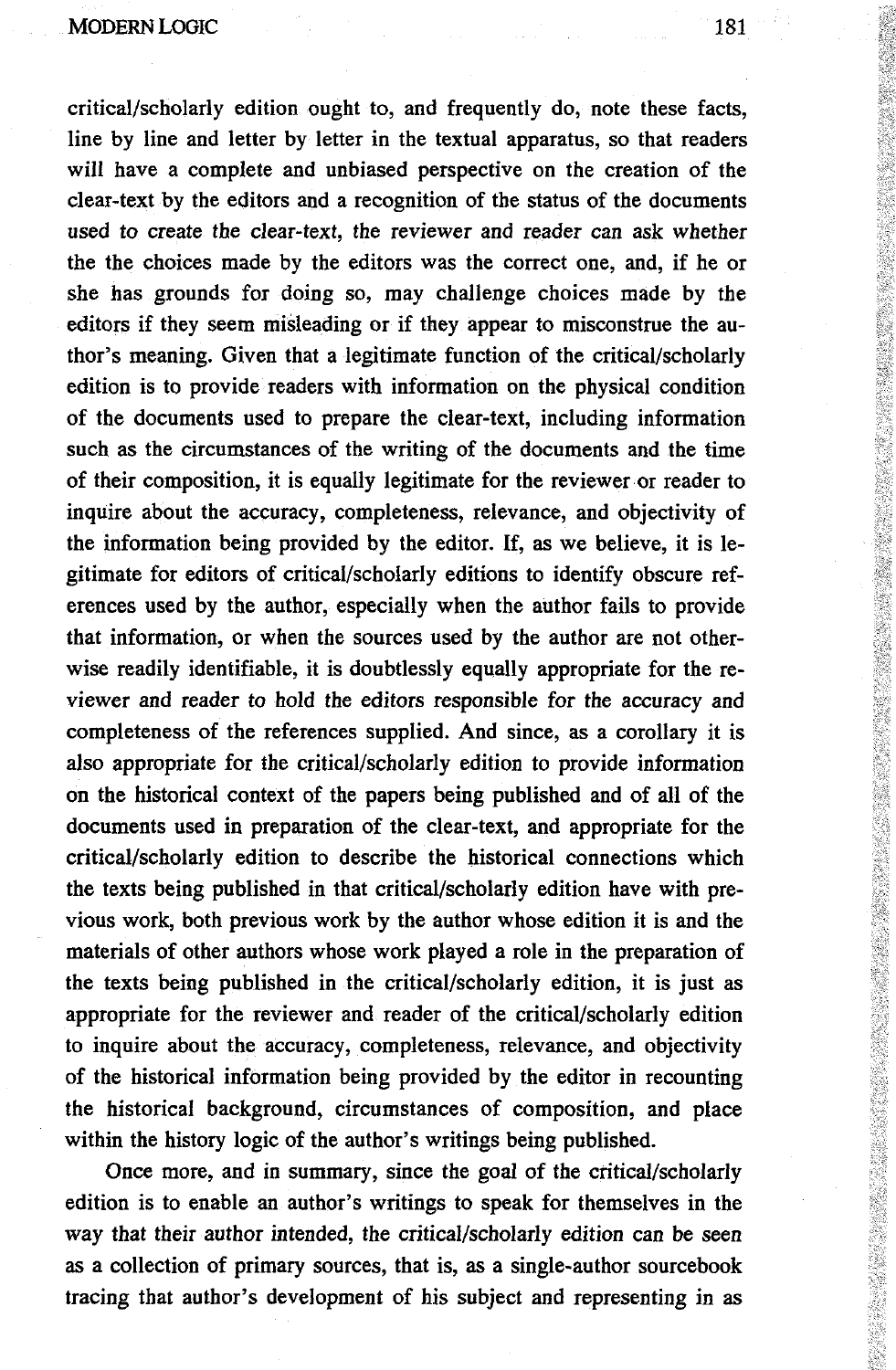complete, accurate, and objective a fashion as possible the author's work on the subject, in very much the same sense that van Heijenoort's *From Frege to Godei* is a sourcebook, a multiple-author collection of primary documents representing the main trends in the development of mathematical logic in a specific historical period. The reviewer and critic are obliged to treat the critical/scholarly edition as such and to judge it by those criteria. If, in the view of the reviewer and the critic the critical/scholarly edition has failed in one or more of these respects, if the accuracy, completeness, relevance, and objectivity of the information being provided by the editor of the critical/scholarly edition is open to question, the reviewer and critic are within their rights to say so, to explain why they are making their charges, and to provide evidence to support their claims. Indeed, it is incumbent upon them to do so. A review of a critical/scholarly edition is precisely the place to point out the importance and accuracy of the critical/scholarly edition as a historical record. It is the place to likewise discuss how well or how poorly the critical/scholarly edition lives up to its goal as providing the historical record of the thought and contributions of the author. Likewise, it is appropriate for the reviewer and critic to discuss the significance and relevance of the work of the author in general to the development of his subject, and of the significance and relevance to the development of the subject of the work that made its way into the critical/scholarly edition. And at the same time that the reviewer or critic of a critical/scholarly edition may legitimately use his or her discussion of the edition to pronounce his or her own views on the work of the author, it is misleading at best, and academically dishonest at worst, to employ a review of a critical/scholarly edition to lambaste its editors either for failing to impose an interpretation upon the or, even more so, for failing to adhere to the reviewer's interpretive program. It should not be the intention of a review, especially a review of a critical/scholarly edition, to "score" philosophical points by a deliberate misreading of the text. But it is clearly useful, not to say important, to endeavor to identify any of the errors which one's understanding of the relevant topics and their history detect in reading a book.

Perhaps it is difficult to draw as careful a demarcation between history and philosophy of logic as one would like, or as strictly as our comments have indicated are desirable and necessary for properly and fairly weighing the critical/scholarly edition. And, to reiterate a point already made, perhaps this is because history of logic has not yet been fully divorced from philosophy of logic, since philosophers and mathe-